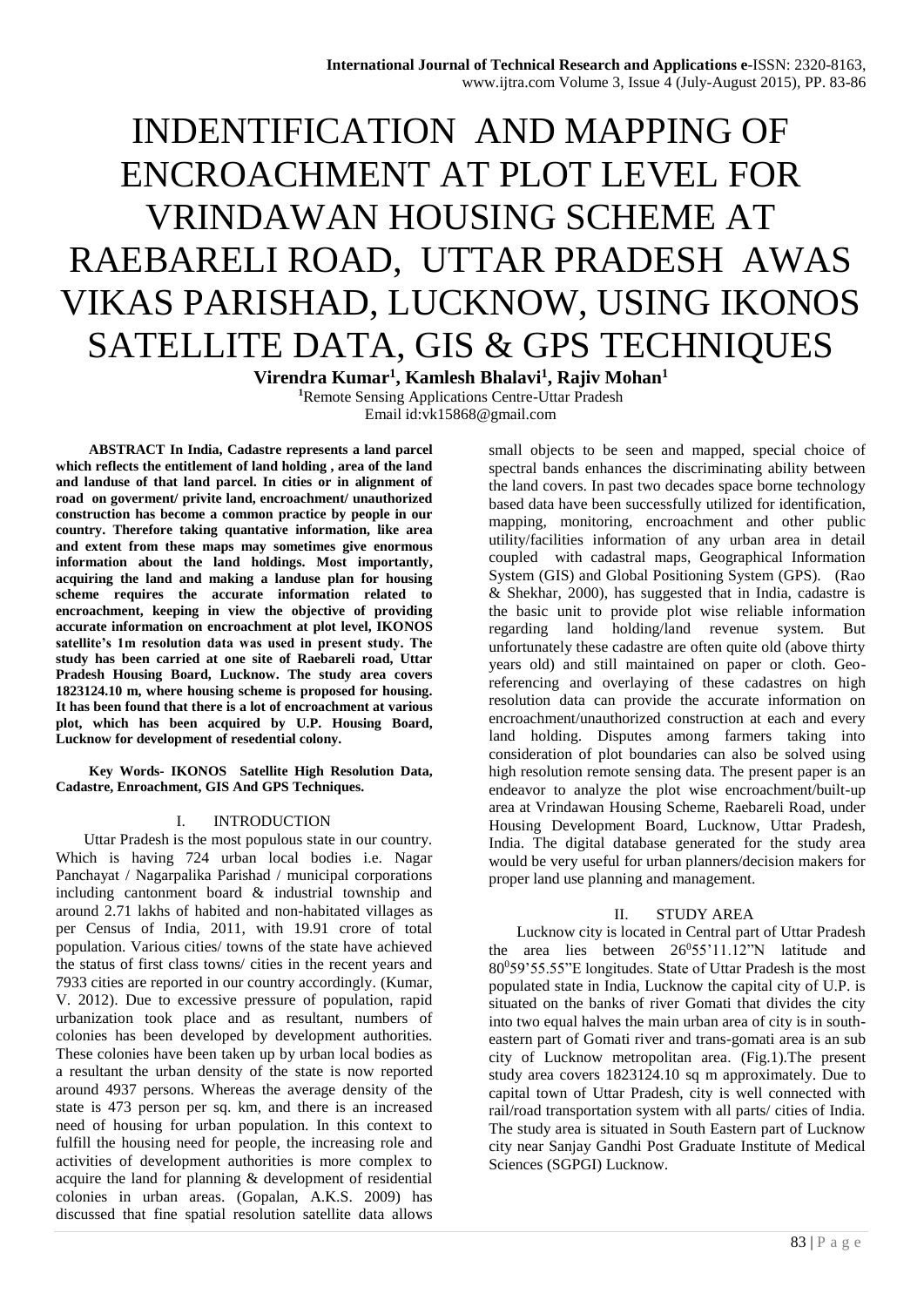### III. OBJECTIVES

The objective of the present study is identification and mapping of encroachment/unauthorized construction for vrindawan housing site at Raebareli Road under Awas Vikas Parishad, Lucknow, Uttar Pradesh, India, using high resolution remote sensing data, cadastral maps, Geographical Information System (GIS) and Global Positioning System (GPS) Techniques**.**

#### *A. Location Map of Study Area*





## IV. MATERIALS & DATA USED

- Guide map of Lucknow city on1:20,000 scale.
- Cadastral map of study area on 1:4,000 scales.
- IKONOS Satellite's (Google Earth) 1m resolution data acquired on 27 April, 2013.
- Ground Truth data.
- Survey of India topographical map sheet no. 63B/13 of Lucknow and its environs on 1:25000/1:50000 scales surveyed between 1966-67 and 1972.

### V. SOFTWARE & EQUIPMENT

- Arc-GIS 10.1 v.
- G.P.S-Mobile Mapper Field & Office Software 10.0 v.

#### VI. METHODOLOGY

The procedure followed for identification and mapping of encroachment on 1:1,000 scales and for preparation of digital database using remote sensing and GIS techniques is discussed in brief as under:

The Raebareli Road Vrindawan Scheme area acquired by U.P. Awas Vikas Parishad Lucknow has been mapped in this project using remote sensing & Geographical Information System (GIS) and Global Positioning System-Mobile Mapper Field & Office Software (GPS). This project work was carried out to prepare detailed information for mapping and monitoring the encroachment at plot level of the study area. Cadastral map of the area collected from sponsoring department, it was scanned (**Fig.2)** and georeferenced in conjunction with IKONOS satellite data in GIS environment. After geo-referencing of cadastral map, all available/collected maps were corrected and georeferenced to real earth coordinates and same projection of

Universal Transverse Mercator (UTM) and World Geodetic System 84 (WGS 84) was given to each and every map. Cadastral map were also vectorized and digitized and attributes coding of each and every plots i.e. plot no. (khasra number) has been assigned. The road/transport-network map-city major/minor roads/streets, railway line, water bodies, drainage/nala etc. were interpreted as a linear/ polygon feature using Arc-GIS software and IKONOS satellite's 1m resolution data. After preparation of base map, the cadastral map was overlaid on 1m resolution satellite data. Encroachment/unauthorized construction existing in plots of study area have been identified and demarcated after superimposition of cadastral map on high resolution data in GIS domain. The cadastral maps overlaid on georeferenced data have also been further checked/verified on the ground for conducting field survey for collection of field information related to encroachment. A detailed ground truth verification/field survey has been carried out with the help of Global Positioning System- Mobile Mapper Field & Office Software (GPS) to know the exact location of unauthorized construction/land use with their actual extent. The individual polygons of encroachment/built-up area have been given attributes coding in GIS environment. After field survey of the study area through GPS, the data collected in field, were converted into tabular format and they have been matched and linked with digitized maps in GIS domain for preparation of final map on 1:4,000/1:2,000 scales.

### VII. RESULT AND DISCUSSIONS

To create the digital database for Vrindawan Housing Scheme, Raebareli Road, Lucknow, Uttar Pradesh, India, at first base map including road/transport-network, city major/minor roads, railways line, canal/distribution, river, drainage/nala, on 1:1,000 scale was prepared at cadastral level for generating the information of each and every plot, and the area under road/transport-network category occupies 124140.788 sq m. and the area of encroachment/unauthorized construction has been calculated in GIS domain, which occupy 194499.505 sq m out of total study area, which is 10.668% of toal study area. The results on encroachment/unauthorised construction are summarised in Table-1. cadastral map, small encroached units has been identified and mapped at 119 plots out of total numbers of 591 plots/land holdings (**Fig-3**), In study area where more than one plot is encroached/ construction is found adjacently in plots, their plot no. are shown at one serial no. in Table No.1. The numbers of encroached/built up/ unauthorized construction plots area has been shown in **Table-1** indicating the land holding numbers (khasra number). **Fig-4** shows the all small land parcel overlaid on satellite data, which has been encroached by the people in study area. Whereas per square feet land cost for residential/commercial/industrial/institutional and for other purposes/ uses is very high due to capital town.

### VIII. RECOMMENDATIONS

 Before acquisition of land for residential colony purpose by development authorities, prime agricultural land should be avoided and the culture of vertical city development is needed to fulfill the need of increased housing in urban periphery.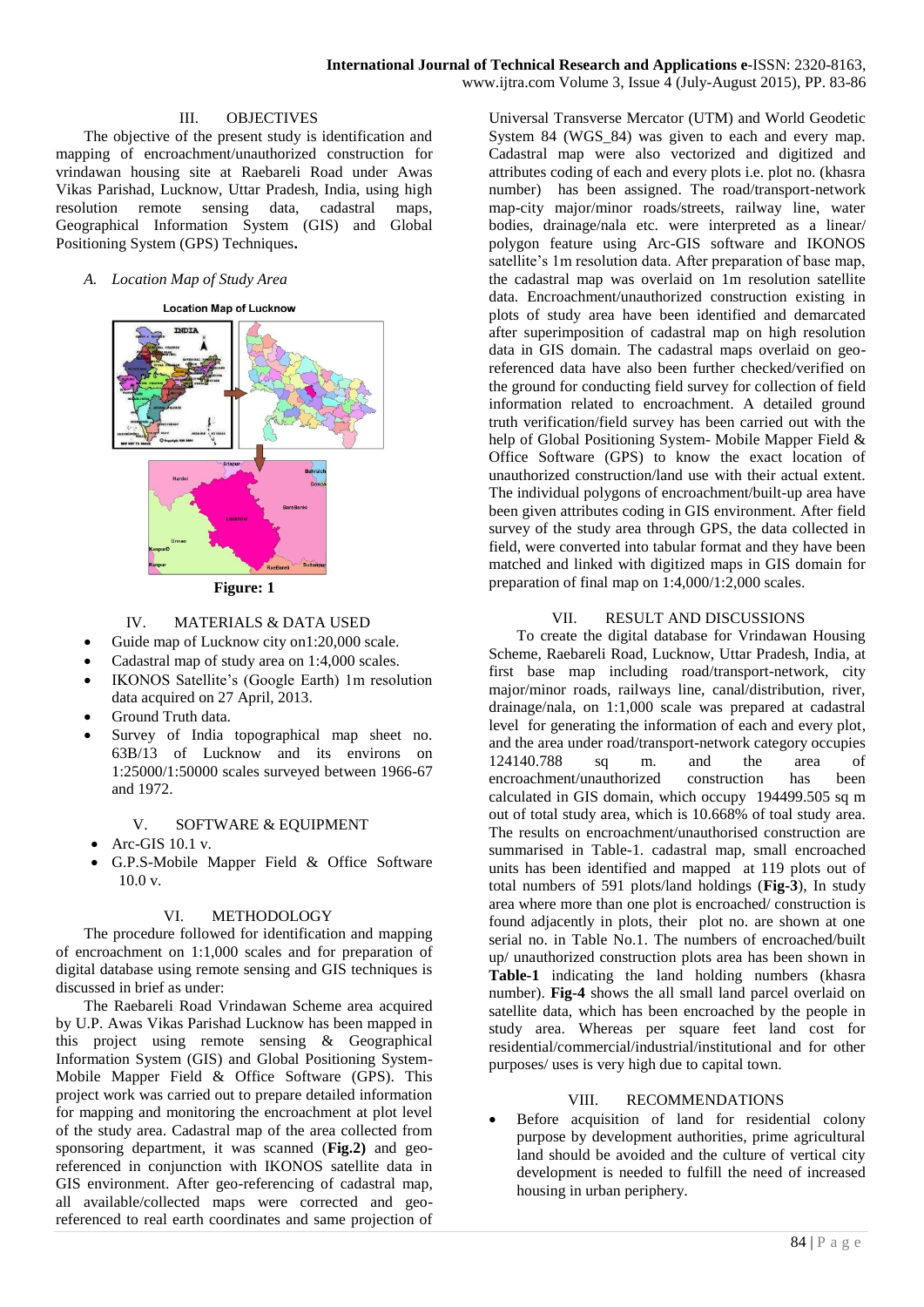#### **International Journal of Technical Research and Applications e**-ISSN: 2320-8163, www.ijtra.com Volume 3, Issue 4 (July-August 2015), PP. 83-86

- Investigation of soil's building load bearing capacity should be compulsory for all govt. /private construction companies to avoid the manmade disaster like land subsidence.
- Laws / standards of eco-city planning should be compulsory for all govt. /private builders.

#### IX. CONCLUSION

The remotely sensed data, Geographical Information System (GIS) and Global Positioning System (GPS) has proved an effective tool in plot level rural/urban/cadastral mapping, monitoring and analysis. The spatial extent of various small construction units/encroachment identified and interpreted at plot level for the study area will be useful for planners and decision makers at micro level planning & management. Furthermore, the development of intelligent GIS with high resolution panchromatic & multispectral data of Quickbird, IKONOS, Worldview, Worldviw-3, Cartosat-1, Cartosat-2 & Geoeye, KOMPSAT may enable generating parcel level land use/ land cover inventories necessary for future/ sustainable development of land resource and may facilitate monitoring the input of implementation of suggested land use program in urban / rural area.

Scanned Map of Vrindawan Awas Vikas Scheme, Lucknow



**Figure: 2**

U.P. Awas Vikas Parishad Vrindavan Yojna-1 Map, Raebareli Road, Lucknow Based on IKONOS Satellite's1m Res.Image Acquired on, 27 th April, 2003





**Figure: 4**